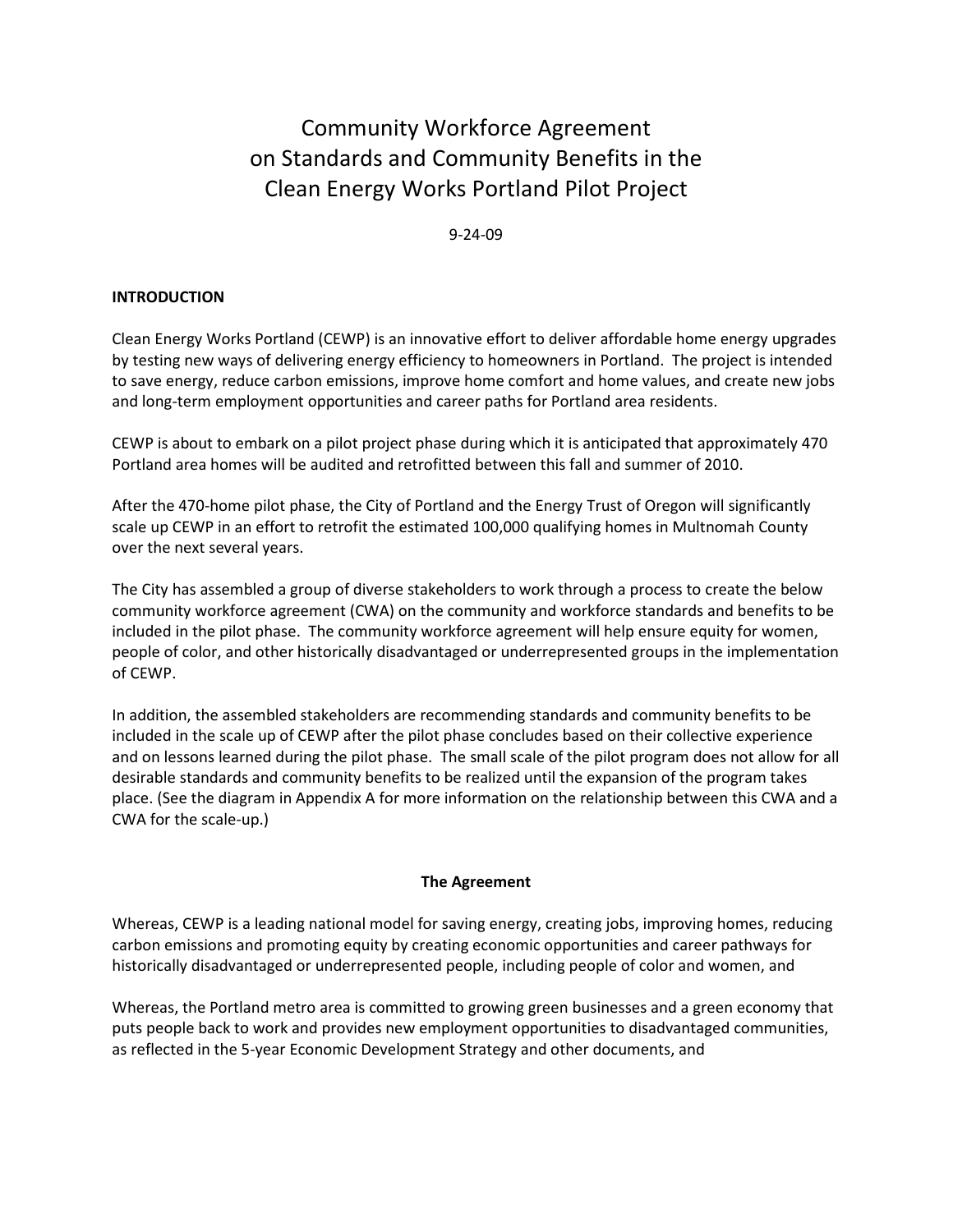Whereas, the City's American Recovery and Reinvestment Act (ARRA) Resolution calls for equity while the Regional Equity Atlas demonstrates the need for ongoing advancement of equity for poor people, people of color, and women as a key component of the region's development, and

Whereas, the City's ARRA Resolution also recognizes that well-trained workers earning decent wages and benefits produce quality work as they contribute to the good of the community, and

Whereas, the City's CEWP Resolution calls for creating contracting, subcontracting, training and employment policies that will strive to:

- **o** Provide pathways to prosperity for all workers;
- **o** Offer competitive wages that lead to a lasting career-track;
- **o** Involve stakeholders and community members in developing and enacting policies and processes;
- **o** Drive accountability and continuously evaluate performance towards goals, and

Whereas, the City's Climate Action Plan calls for a 40% reduction in the region's greenhouse gas footprint by 2030 through strategies for residential energy efficiency deep retrofitting, among other things, and green jobs as a key component of the regional economy, with products and services related to clean energy providing living-wage jobs throughout the community.

Whereas, the development of CEWP has been marked by an impressive degree of collaboration among and contributions from public, private, nonprofit, community, and labor institutions, and

Whereas, numerous stakeholders have worked hard in a short period of time to identify the ways in which the CEWP can be successful while setting high standards for inclusive economic development and broad community benefits,

Now, therefore, it is the recommendation of the undersigned parties that the following standards and community benefits be incorporated into the implementation of the 470-home pilot phase of Clean Energy Works Portland.

#### I. GOALS AND TARGETS

Because of the unique contractual and legal framework of CEWP, and because of the relatively small size of the pilot program, there are some desired standards and community benefits that cannot be achieved simply by applying universal criteria to all contractors participating in the project. Ensuring equity and broad opportunity in the project will require assembling the right mix of contractors in the overall pool, organizing community expertise in support of the goals, and establishing minimum qualifications for and requirements on all contractors. Therefore, the City, Energy Trust and a new stakeholder Evaluation and Implementation Committee shall work closely together to achieve the following goals and targets in the CEWP pilot project.

**o** Local Hire: At least 80 percent of employees used in the CEWP pilot program hired from the local work force.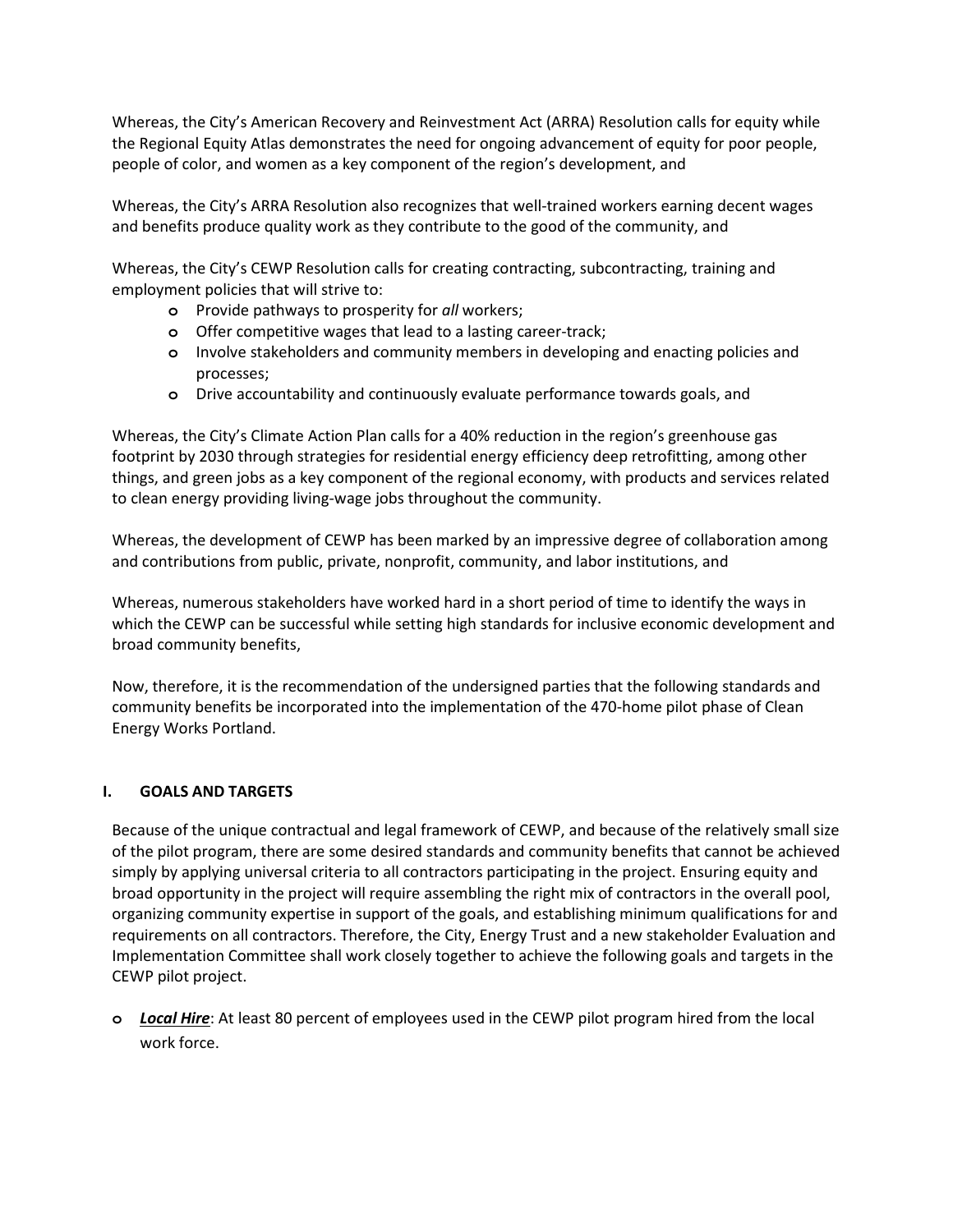- **o** Family-Supporting Jobs: Workers participating in CEWP pilot project retrofits will earn not less than 180% of state minimum wage.
- **o** Health Insurance: Strive to ensure that employees on CEWP pilot project jobs have access to adequate and affordable health insurance, and work to mitigate the burdens on small contractors associated with providing health insurance.

# **o** Diverse Workforce

Historically disadvantaged or underrepresented people, including people of color, women, and low-income residents of the city perform not less than 30% of total trades & technical project hours in the pilot. As practical, contractors should have a first source hiring agreement with qualified training programs to meet this goal.

Formerly incarcerated individuals seeking new opportunities for responsible citizenship and economic self-sufficiency are presented with employment opportunities leading to a career in weatherization and/or construction.

- **o** Diverse Business Participation: Businesses owned by historically disadvantaged or underrepresented people, including people of color- and women–owned businesses make up not less than 20% of all dollars in the CEWP pilot project.
- **o** Highly-skilled Workforce: Resources for continuing education and certification are available for those coming into the industry as well as those wanting to increase their opportunities for upward mobility within the industry through registered apprenticeship and other career pathways trainings in the region.

# II. INDIVIDUAL CONTRACTOR QUALIFICATIONS AND REQUIREMENTS

To ensure that the CEWP pilot meets the goals and targets for creating good jobs, social equity and quality work described above, individual contractors must meet the following minimum criteria to be considered for a CEWP pool of participating contractors:

A. Contractors and their sub contractors will pay wages that are at least 180% of Oregon state minimum wage, unless federal prevailing wages for residential weatherization and energy efficiency retrofit work is higher, in which case the higher wage requirement will apply.

B. Contractors will have sufficient skills to conduct energy efficiency retrofits and weatherization projects with a high degree of quality and customer satisfaction, such skills to be demonstrated by approval as an Energy Trust Home Energy Solutions Trade Ally and Oregon Home Performance with ENERGY STAR Building Performance Institute (BPI) Certified.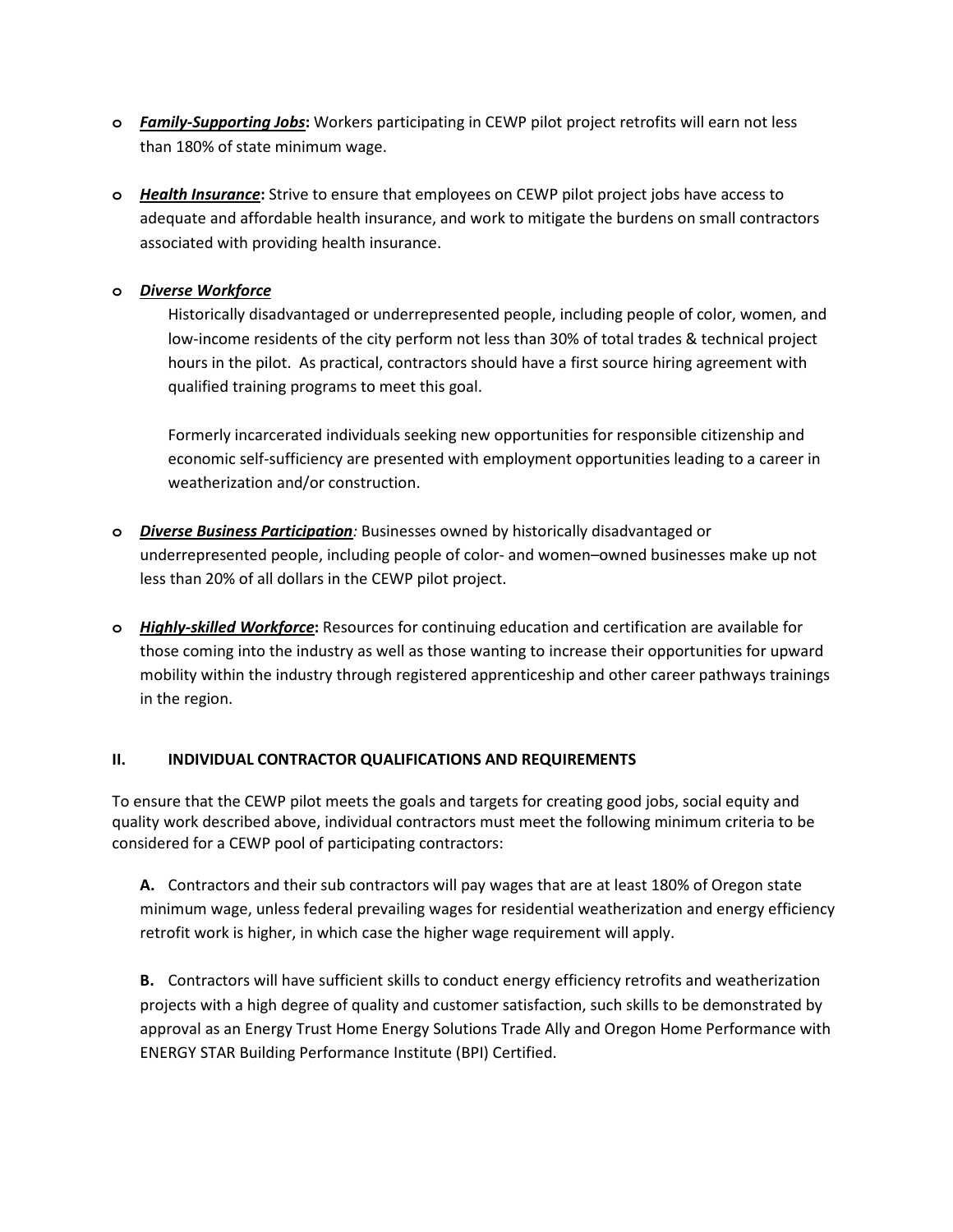C. Contractors and sub contractors will hire 100% of new worker/installer weatherization employees from a designated training program, as described in section IV, until 50% of contractor's total non-supervisory worker/installer weatherization employee monthly work hours on covered projects are performed by graduates of a designated training program. This provision is waived if no training program has yet qualified under section IV; if all graduates of designated training programs are currently employed in weatherization work or have waived their priority employment status; if the contractor can demonstrate that no suitable graduates of designated training programs are available; or if no training program has the capacity and ability to train experienced new hires to USDOE standards within a reasonable time and at reasonable cost, as determined by the Evaluation and Implementation Committee.

D. Contractors listed by the Commissioner of the Bureau of Labor and Industries under ORS 279C.860 as ineligible to receive a contract or subcontract for public works will not be eligible.

E. Contractors will demonstrate a history of compliance with federal and state wage and hour laws.

F. Contractors will utilize a safety-trained workforce in which all on-site workers have completed an OSHA 10-hour safety course and an Environmental Hazard Awareness Course through an qualified training program.

G. Contractors will sign a labor peace agreement that would include provisions that an employer will not take any action nor make any statement that directly or indirectly states or implies any opposition by the employer to the selection by its employees of a collective bargaining representative; that a labor organization can obtain recognition as the exclusive collective bargaining representative by demonstrating to an agreed upon neutral third-party provider that a majority of the employees in a bargaining unit have shown their preference to have the labor organization be their representative by signing authorization cards indicating that preference; that prohibits the labor organization from engaging in any picketing, work stoppages, boycotts or any other economic interference with the construction conditions or negotiation thereof to final and binding arbitration; and that any dispute over what constitutes an appropriate bargaining unit will be determined by a third party.

H. Contractors will report quarterly, or some other recurring period defined by the Evaluation and Implementation Committee, on workforce diversity, subcontracting, health care and other issues relevant to this agreement. Regarding health care, contractors will report what kind of health care, if any, they offer to employees who conduct work on covered projects and whether employees are using it. These reports will be made available to members of the public upon request and homeowners as they are selecting contractors.

I. Contractors will have already completed or commit to complete a CEWP-approved cultural competency and inclusive and harassment-free workplace training within three months of submitting RFQ. If issues arise, best resolution practices (e.g., worker coaching) will be offered.

J. Contractors and subcontractors will commit to list their job openings related to CEWP through WorkSource Oregon when there is a need for an external hire. Contractors are not obligated to hire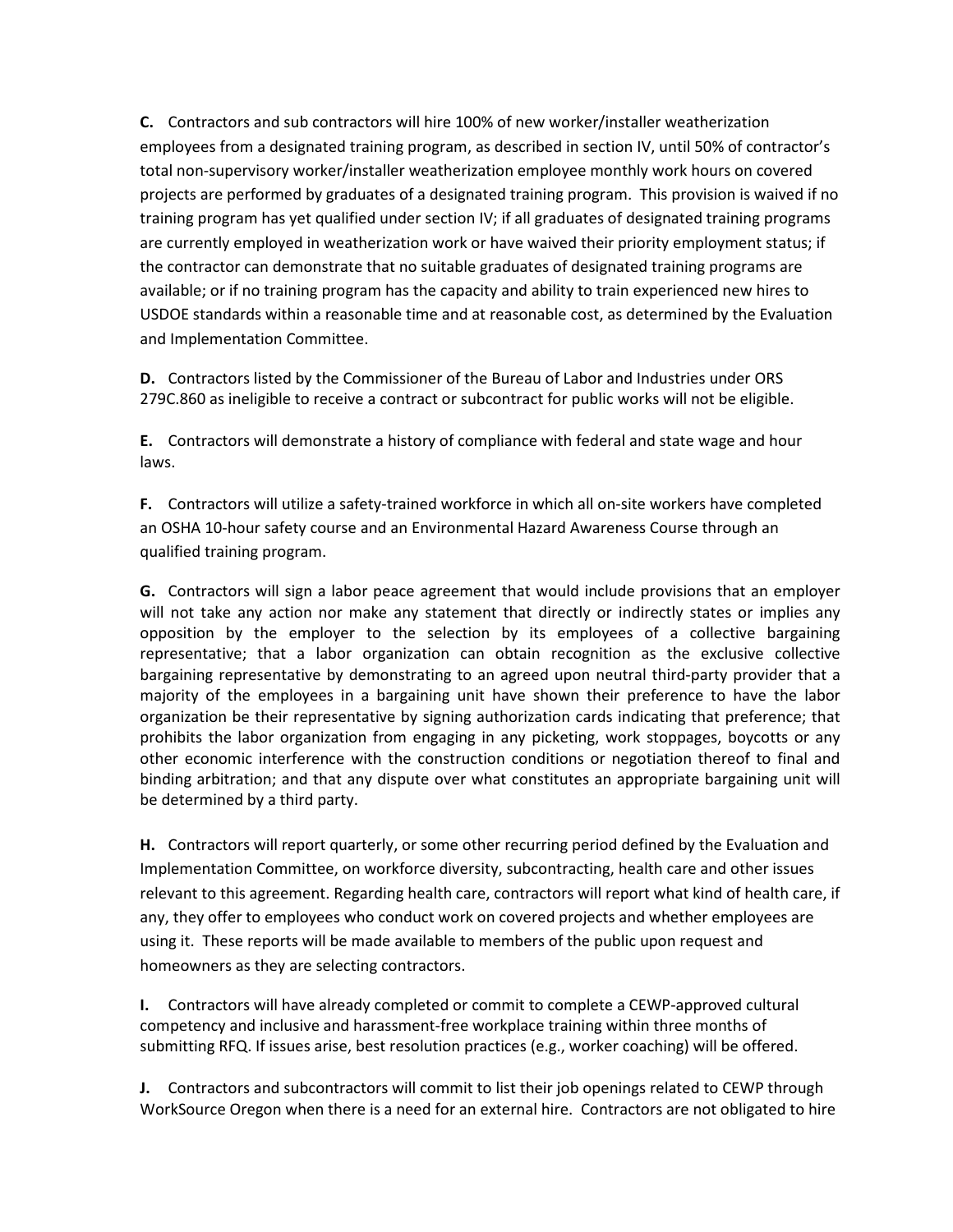through WorkSource, and a commitment to list new jobs through Work Source would not apply to any pre-negotiated hiring agreements employers have established with the Trades.

# III. ESTABLISHING A CONTRACTOR POOL TO ACHIEVE TARGETS AND GOALS

Below are two methods for selecting a pool of qualified contractors that can produce the above standards and community benefits.

# A. Best Value Contracting

Best Value Contracting – The City and Energy Trust, with assistance from a stakeholder Evaluation and Implementation Committee, shall employ a "best value contracting" approach to selecting contractors for the pool during the solicitations for participating contractors. In this approach, applications from contractors applying to be part of the pool will be scored on a range of desired attributes. Final selections will be made based on the highest scores and the need to create a pool with the right mix of attributes to achieve the above stated goals and targets for the pilot project. Additional desired attributes and/or adjustment to the relative weighting of such attributes may be identified for subsequent rounds of solicitations during the course of the CEWP pilot project.

Through this best value contracting approach – and in reference to the goals above – preference will be given to contractors that meet, but not limited to, the following criteria:

- 1. Have demonstrated success in the use of Home Check and exemplary quality control compliance in Home Performance installation work.
- 2. Have an exemplary record of customer service.
- 3. Have a successful track record in hiring and retaining historically disadvantaged or underrepresented people, including people of color and women. (Newer contractors can receive preference by providing a detailed plan for how they will hire, maintain, and welcome diversity in their workforce in the immediate future.)
- 4. Have a well described plan on establishing "Mentor-sub" relationships with businesses owned by historically disadvantaged or underrepresented people, including people of color- and women-owned businesses who have been in business for a minimum of 6 months and shall receive a significant amount of work on jobs while they are seeking necessary training and experience toward BPI certification to be considered in subsequent contractor pools as "Primes".
- 5. Have a well described plan for establishing sub-contracting relationships with businesses owned by historically disadvantaged or underrepresented people, including people of color- and women-owned businesses who have been in business for a minimum of 6 months.
- 6. Hire graduates of pre-apprenticeship training programs
- 7. Recognize the value of quality training for employees by participating in registered apprenticeship and other credential-granting programs
- 8. Hire at least 80% of their employees from the Portland metro region
- 9. Provide health insurance to employees
- 10. Are Oregon-based contractors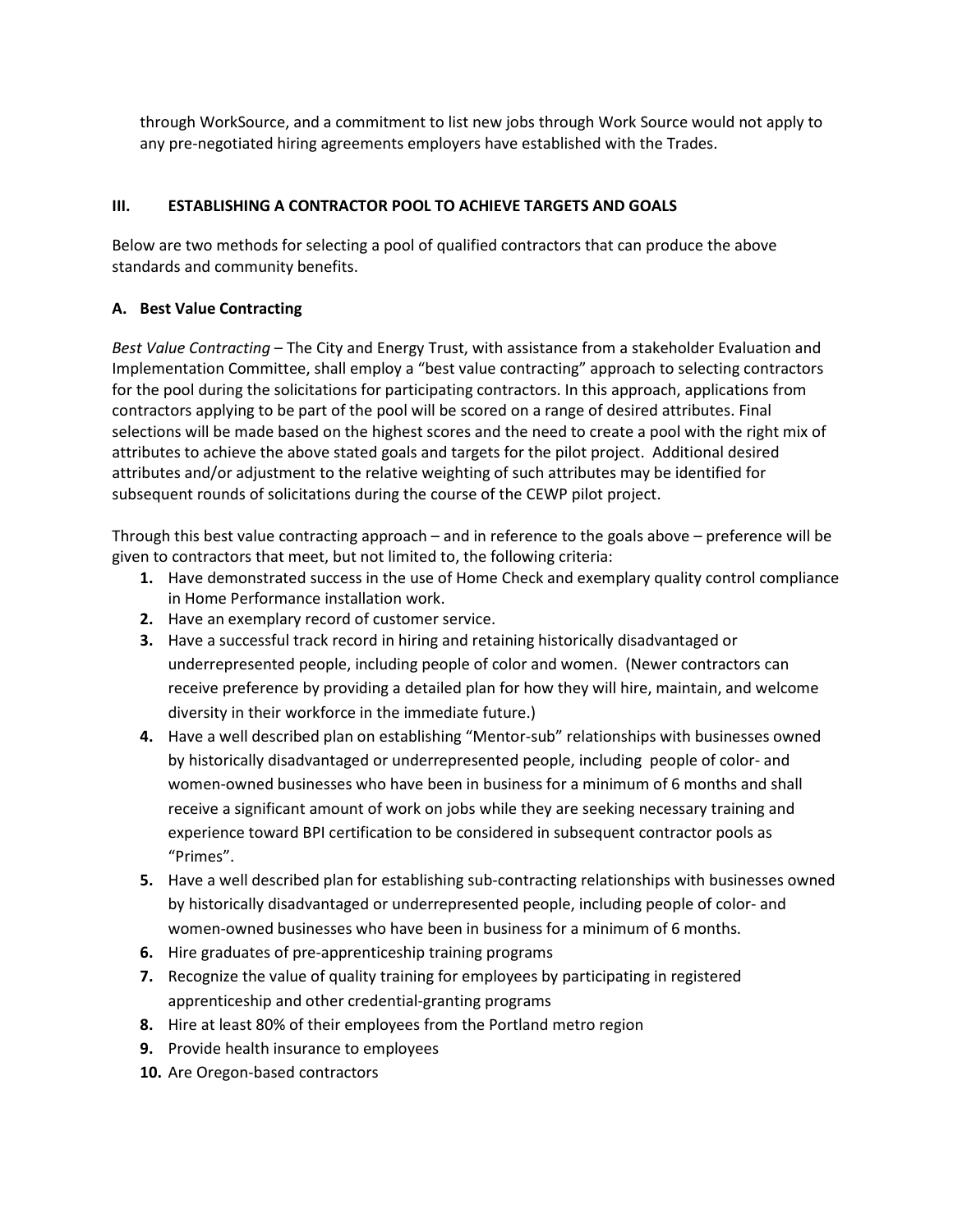11. Demonstrate efforts to strive to provide employment opportunities to formerly incarcerated individuals who are seeking self-sufficient career pathways in weatherization and construction.

# B. Neighborhood-Based Contractors

The City and Energy Trust plan to issue a special RFQ solicitation to assemble contractors for implementation of 20% of the pilot project work to Oregon Home Performance with ENERGY STAR BPIcertified contractors that demonstrate particular focus on creating pathways out of poverty and into green jobs for local residents. This RFQ will seek contractors that employ social enterprise models and/or partner with nonprofit community-based organizations that can provide support and training services for low-income individuals embarking on a career pathway to economic self-sufficiency in the building and construction trades. This RFQ will also seek innovative, collaborative approaches to reaching out to residents, including those of low-moderate income, in targeted neighborhoods.

#### IV. QUALIFIED TRAINING PROGRAMS

The City, Energy Trust and the stakeholder Evaluation and Implementation Committee shall identify a pool of qualified training programs to create a pipeline of opportunities from recruitment to placement through retention.

To be designated as a qualified training program, a training program will:

- 1. Provide weatherization training based on curriculum developed by an accredited organization to meet United States Department of Energy standards and any additional specifications and standards designated by the Oregon Department of Energy and Energy Trust.
- 2. Provide training that includes health & safety, as well as hazardous material recognition.
- 3. Have at least three defined partnerships with state recognized pre-apprenticeship programs or signatory community organizations that serve historically disadvantaged or underrepresented populations, including women, and people of color.
- 4. In conjunction with those partner organizations, ensure that a majority of its trainees are women, people of color, residents of low-income communities, or other disadvantaged or underrepresented people.
- 5. Offer mentoring, follow-up monitoring and/or other support to assure retention of participants in the program and in weatherization careers.
- 6. Demonstrate a track record of graduating and placing trainees from underrepresented communities in construction careers.

# V. ASSISTANCE TO CONTRACTORS AND TRAINING PROGRAMS

The City, Energy Trust and the stakeholder Evaluation and Implementation Committee shall work together to identify a revenue source for the purposes of providing support to training programs and businesses. [1% of the fund can be considered as a placeholder for further research.]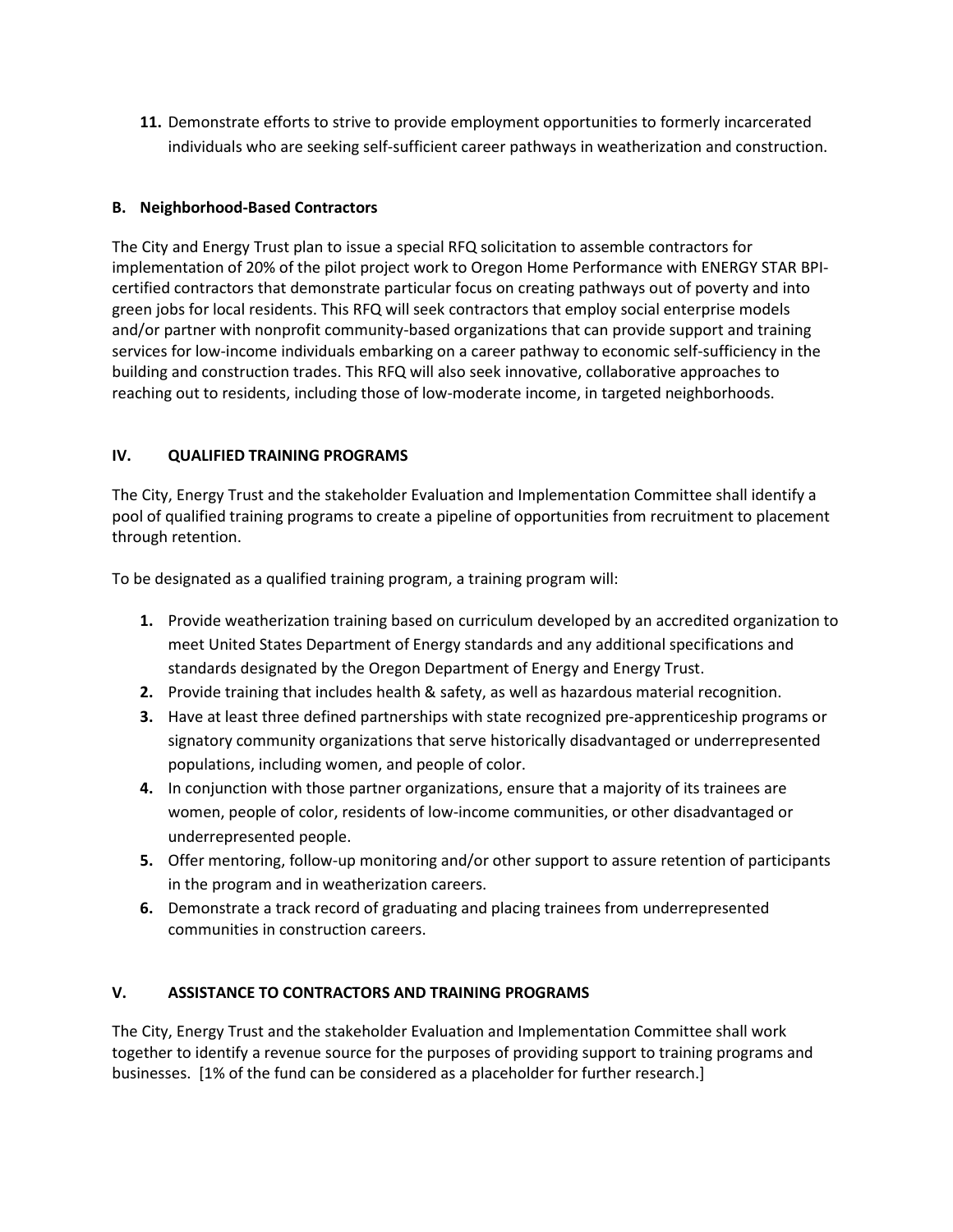The City shall also encourage the Portland Development Commission to engage partners to provide support to contractors that are participating in the CEWP pilot program, recognizing that while all contractors will benefit from support, businesses owned by historically disadvantaged or underrepresented people, including people of color- and women-owned businesses, should have targeted support to increase their participation in the project.

The types of support that businesses should receive include but are not limited to:

- 1. Cultural competency and inclusive and harassment-free workplace training
- 2. Assistance for contractors to find subcontractors that are historically disadvantaged or underrepresented, including people of color- and women-owned businesses
- 3. Assessment to ensure support is directed as needed to succeed. For example, the Evaluation and Implementation Committee can assist Primes in assessing Mentor-subs so that Mentor-subs can be prepared to bid as a Prime in following rounds of contracting.
- 4. Increased capacity to provide on the job training
- 5. Technical assistance developing mentoring programs for underrepresented employees
- 6. Technical assistance providing health insurance to employees
- 7. Scholarships for BPI certification for businesses owned by historically disadvantaged or underrepresented people, including people of color- and women-owned businesses
- 8. Technical assistance with bonding and allaying homeowner fears while hiring formerly incarcerated individuals

The types of support that training programs should receive include but are not limited to:

- 1. Funding for qualified training programs who focus on training for weatherization,
- 2. Funding for Pre-Apprenticeship programs and other programs that focus on connecting disadvantaged populations to jobs and careers in weatherization and construction
- 3. Scholarships to provide opportunities for individual weatherization workers to participate in an advanced occupational training as part of an articulated Green Job Pathway.

# VI. ACCOUNTABILITY

The City, Energy Trust and the stakeholder Evaluation and Implementation Committee shall be accountable for progress toward, and enforcement of, the CWA standards.

A stakeholder Evaluation and Implementation committee shall be established to:

- **o** Help set standards and community benefits
- **o** Help set accountability strategies for non-compliance and recognition of excellence in complying with or going beyond standards.
- **o** Evaluate progress toward standards and community benefits
- **o** Help develop a list of qualified training providers
- **o** Request and evaluate data related to all job classifications in CEWP
- **o** Identify ongoing resources needed for data collection and dissemination, assistance to contractors and training providers, and other activities necessary to the work of the Evaluation and Implementation Committee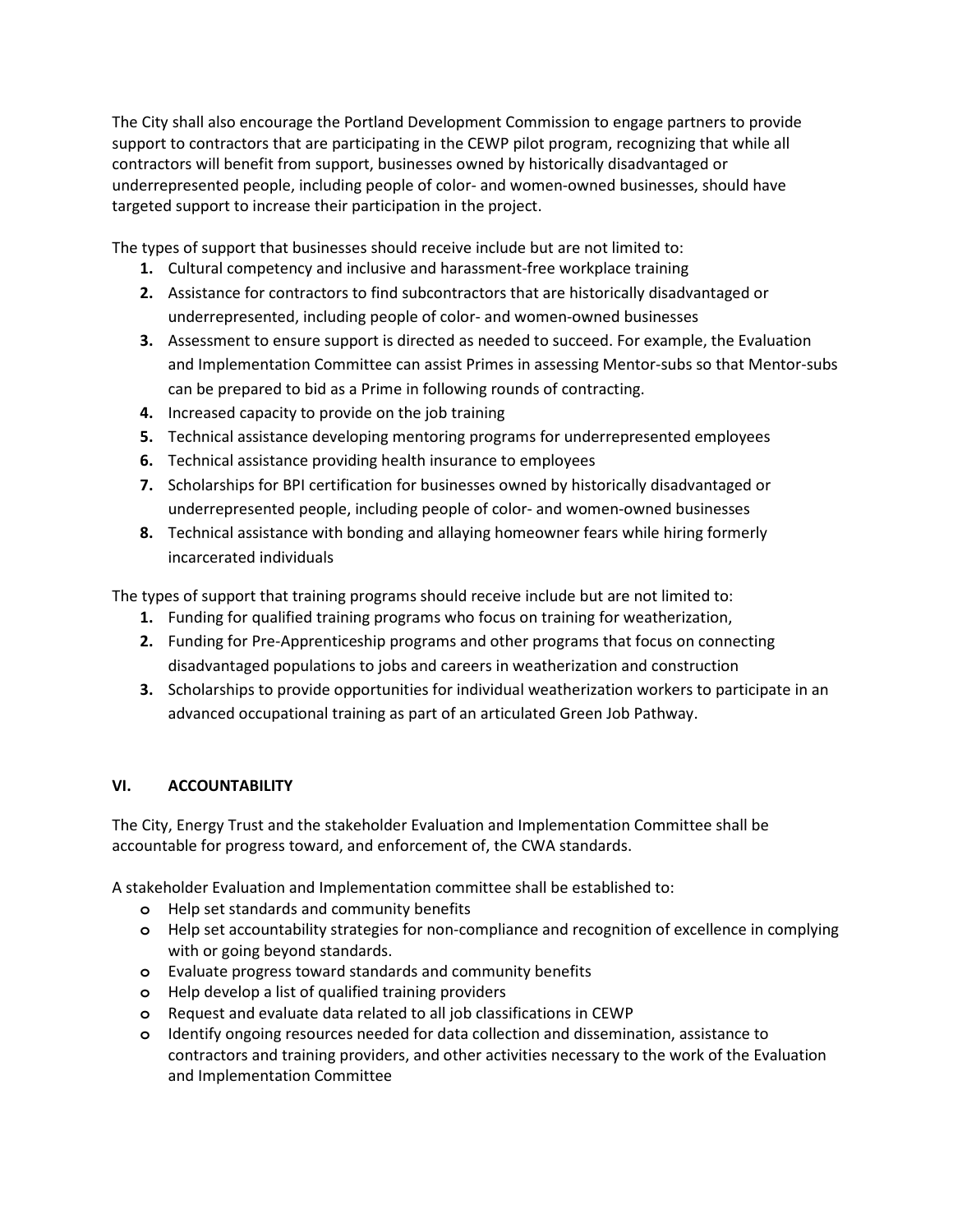- **o** Identify, collect and analyze data on disparity and other measures that could inform recommendations for the scale-up
- **o** Take actions to improve progress toward standards and community benefits, including but not limited to:
	- a. Identifying additional contractors to be brought into the pool
	- b. Adjusting weighting on Best Value Contracting measures
	- c. Recommending additional training and business support

The stakeholder Evaluation and Implementation Committee shall be nominated by the larger group of stakeholders involved in the CWA process and be appointed by the Mayor. The Committee shall represent a mix of the stakeholders involved in the CWA process and be comprised of not less than 50% historically disadvantaged or underrepresented people, including people of color and women.

The City and Energy Trust will work collaboratively with the Evaluation and Implementation committee to identify and provide the information the committee needs to perform its function.

The Evaluation and Implementation Committee's term is limited to the CEWP pilot. The committee will make recommendations on how the CWA standards and accountability process should evolve into the scale-up period of CEWP.

The City, Energy Trust and Evaluation and Implementation Committee shall be provided with resources to perform its function. One consideration is that a portion of revenue to the fund be directed toward supporting accountability functions.

# VII. ROLES AND EXPECTATIONS OF SIGNERS

Signing organizations are expected to perform the following functions.

The City shall pass a Resolution endorsing this Community Workforce Agreement. The Resolution shall establish the stakeholder Evaluation and Implementation Committee and direct the Bureau of Purchases to provide outreach to targeted contractors and help to provide needed data and information to the stakeholder Evaluation and Implementation committee needed to perform its function.

The Energy Trust shall (1) ensure that the CEWP contractor selection processes reflect and implement the minimum requirements and best value contracting selection processes identified in this Community Workforce Agreement and (2) help to provide needed data and information to the stakeholder Evaluation and Implementation committee needed to perform its function.

The stakeholders shall contribute to the successful outcome of this agreement and continue their constructive engagement into the scale-up period of Clean Energy Works Portland.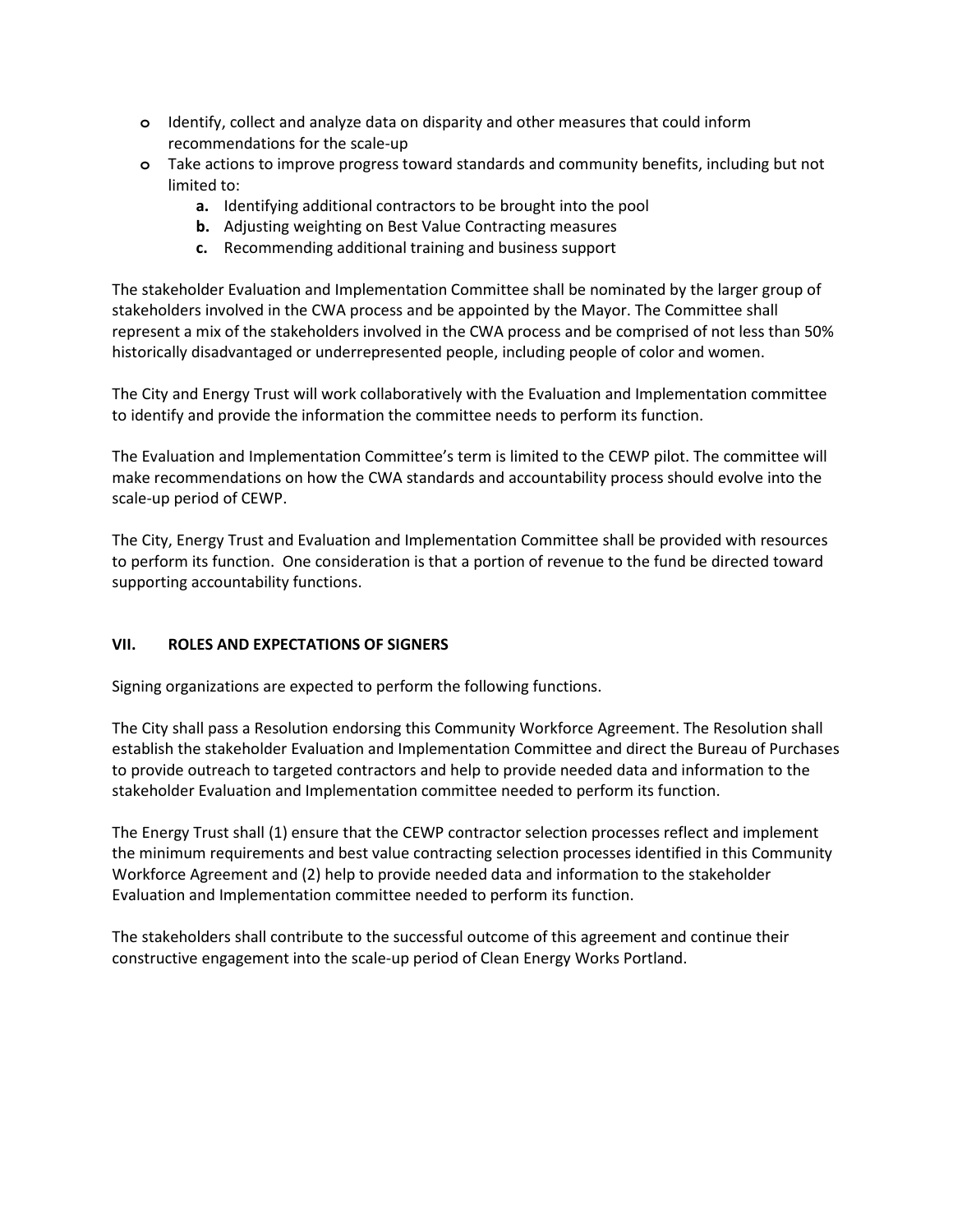#### VIII. AUTHORITY AND EFFECTIVE DATE

Each of the individuals signing below represents that he or she is properly authorized by the party for whom the individual is signing to execute this Community Workforce Agreement which is effective as of September 30, 2009.

EXECUTED BY:

Mayor Sam Adams **Margie Harris** Margie Harris THE CITY OF PORTLAND, OREGON ENERGY TRUST OF OREGON

Colin Bishopp Dianne Riley

John Gardner Marshall Runkel CONSTRUCTION APPRENTICE AND ECO TECH, LLC WORKFORCE SOLUTIONS

DeBorah Williams Julian Mocine-McQueen EVENING TRADES APPRENTICESHIP GREEN FOR ALL PREPARATION

Berenice Lopez-Dorsey **Contains a Container Serverse Contains a Container Serverse Contains a Contains a Conta** HOME ENERGY LIFE PERFORMANCE IN THE IRVINGTON COVENANT

Rev. Terry Moe Tony Jones METROPOLITAN ALLIANCE FOR **METROPOLITAN CONTRACTOR** COMMON GOOD **IMPROVEMENT PARTNERSHIP** 

Maurice Rahming **Rey Espana** NATIONAL ASSOCIATION OF MINORITY NAYA FAMILY CENTER CONTRACTORS OF OREGON

CHANGE TO WIN COALITION FOR A LIVABLE FUTURE

GROUP, INC. COMMUNITY DEVELOPMENT CORPORATION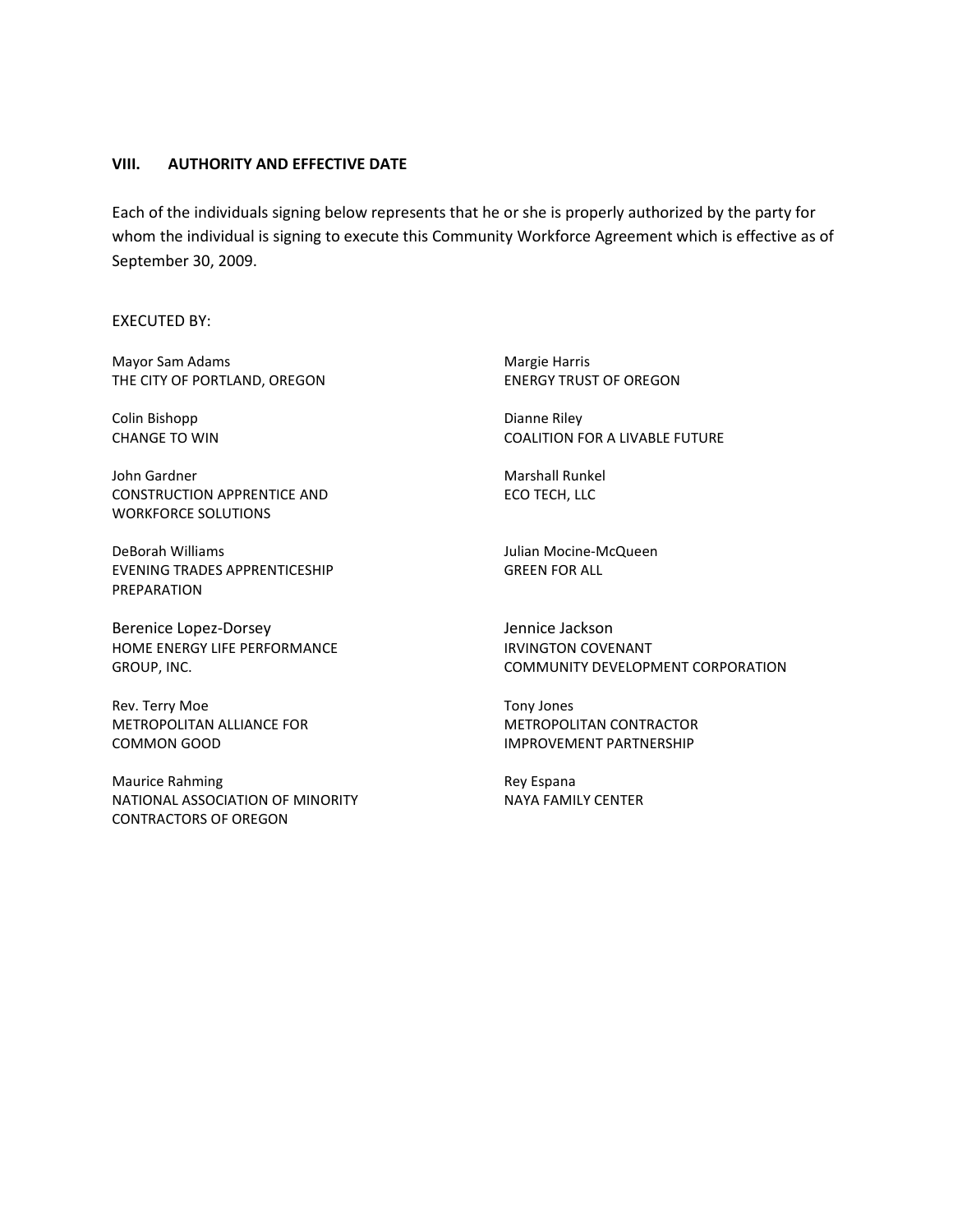Brian McVay **Maurice Rahming** NEIL KELLY CORPORATION **O'NEILL ELECTRIC, INC.** 

Ron Williams **Barbara Byrd** OREGON ACTION OREGON AFL-CIO

Greg Held **Al DeVita** 

Ron Ruggiero **Roberta** Hunte OREGON APOLLO ALLIANCE **OREGON TRADESWOMEN** 

John Steffens **Pete Savage** INSTITUTE OF CARPENTERS

John Jackley **John Jackley Jill Walters** PORTLAND DEVELOPMENT COMMISSION PORTLAND YOUTHBUILDERS

Adam Zimmerman Adam Zielinski

Marcus Mundy **Alan Hipolito** URBAN LEAGUE OF PORTLAND VERDE

Andrew McGough WORKSYSTEMS, INC.

OREGON AND SOUTHERN IDAHO OREGON AND SOUTHERN IDAHO DISTRICT COUNCIL OF LABORERS **EXECUTES** LABORERS-EMPLOYERS TRAINING TRUST

PACIFIC NORTHWEST CARPENTERS PACIFIC NORTHWEST REGIONAL COUNCIL

SHOREBANK ENTERPRISE CASCADIA SUSTAINABLE SOLUTIONS UNLIMITED